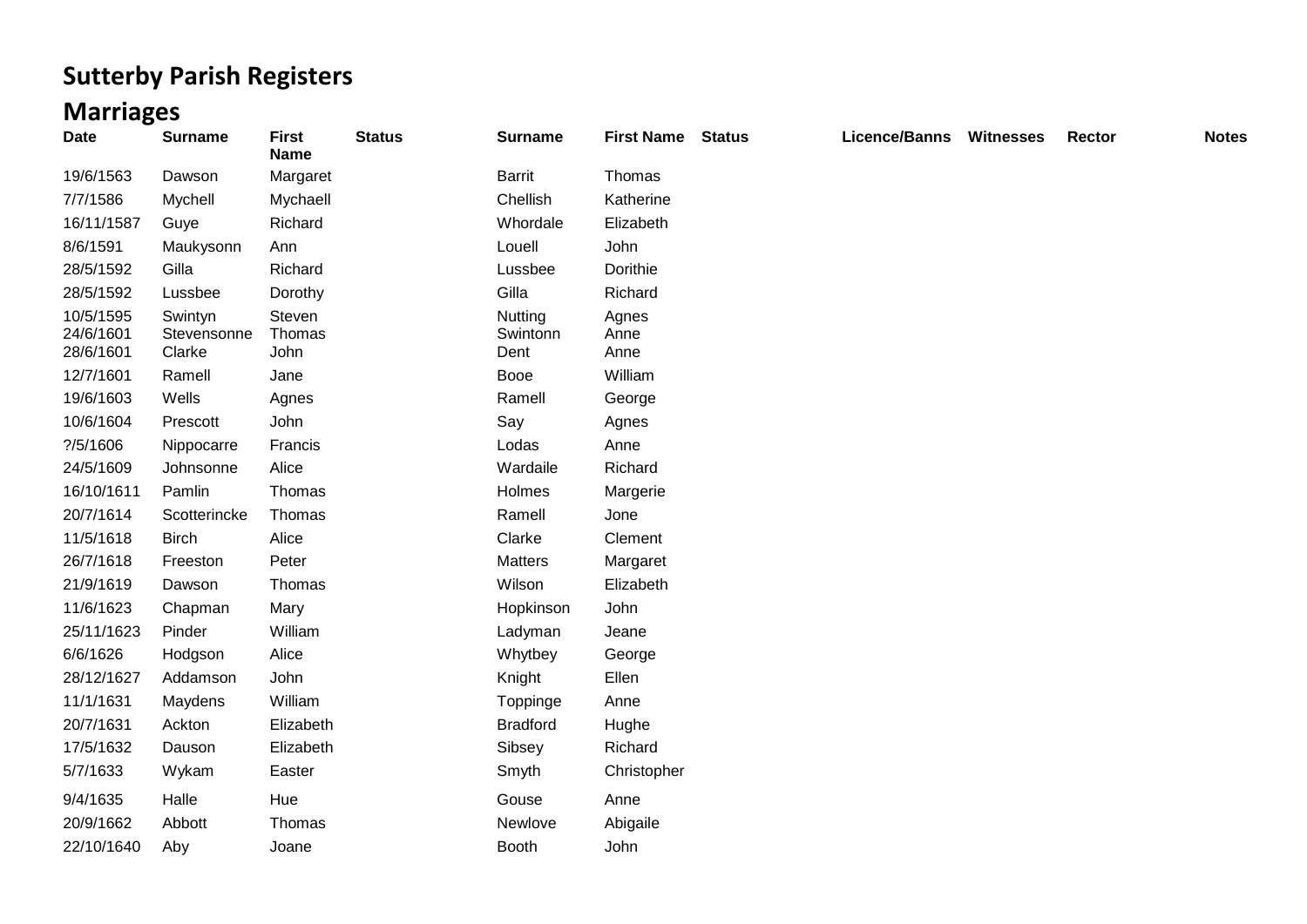| Ebran      | Hannah                  |                                                                 | Rimmington     | James                       |
|------------|-------------------------|-----------------------------------------------------------------|----------------|-----------------------------|
| Abbott     | Richard                 |                                                                 | Kitchin        | Alice                       |
| Abott      | Thomas                  |                                                                 | Sansom         | Elizabeth                   |
| Addams     | Mary                    |                                                                 | Rase           | John                        |
| Watson     | Matthew                 |                                                                 | Olver          | Eliner                      |
| Abbott     | William                 |                                                                 | Marshall       | Jane                        |
| abbott     | Henry                   |                                                                 | Faziner        | Susanna                     |
| <b>No</b>  |                         |                                                                 |                |                             |
| <b>No</b>  |                         |                                                                 |                |                             |
| No         | <b>Marriages</b>        |                                                                 |                |                             |
| <b>No</b>  | <b>Marriages</b>        |                                                                 |                |                             |
| Harriman   | Richard                 |                                                                 | Thornton       | Mary                        |
| Martin     | William                 |                                                                 | <b>Busbey</b>  | Susanna                     |
| Beddison   | John                    |                                                                 | Goodyear       | Elizabeth                   |
| Wright     | Mary                    |                                                                 | Atkinson       | William                     |
| Maultbye   | Elizabeth               |                                                                 | Saunders       | William                     |
| Swintonn   | Anne                    |                                                                 | Stevensonne    | Thomas                      |
| Whisson    | Katherine               |                                                                 | Swanne         | Thomas                      |
| Hare       | Daniel                  |                                                                 | Sevan          | Ann                         |
| Sparuel    | Anne                    |                                                                 | Grant          | John                        |
| Rowlston   | Elias                   |                                                                 | Day            | Ann                         |
| Richardson | Ann                     |                                                                 | <b>Burket</b>  | George                      |
|            | John                    |                                                                 | $F$            | Ann                         |
| Garnell    | Eliz.                   |                                                                 | Haw            | William                     |
| Smith      | Ann                     |                                                                 | Martin         | Wm.                         |
| Key        | Joseph                  |                                                                 | Conyers        | Elizabeth                   |
| Dance      | John                    |                                                                 | Fox            | Emma                        |
| Johnson    | Dorathy                 |                                                                 | <b>Barnet</b>  | Francis                     |
| Hodgson    | Mary                    |                                                                 | Taylor         | Thomas                      |
|            |                         |                                                                 |                | Elizabeth                   |
|            |                         |                                                                 |                | John                        |
|            |                         |                                                                 |                | James                       |
| Rhodes     | William                 |                                                                 | <b>Vickers</b> | Mary                        |
|            | Abbott<br>AT<br>Eleanor | <b>Marriages</b><br><b>Marriages</b><br>Richard<br>Mary<br>Aand | Widow          | Azlack<br>Cox<br>Rimmington |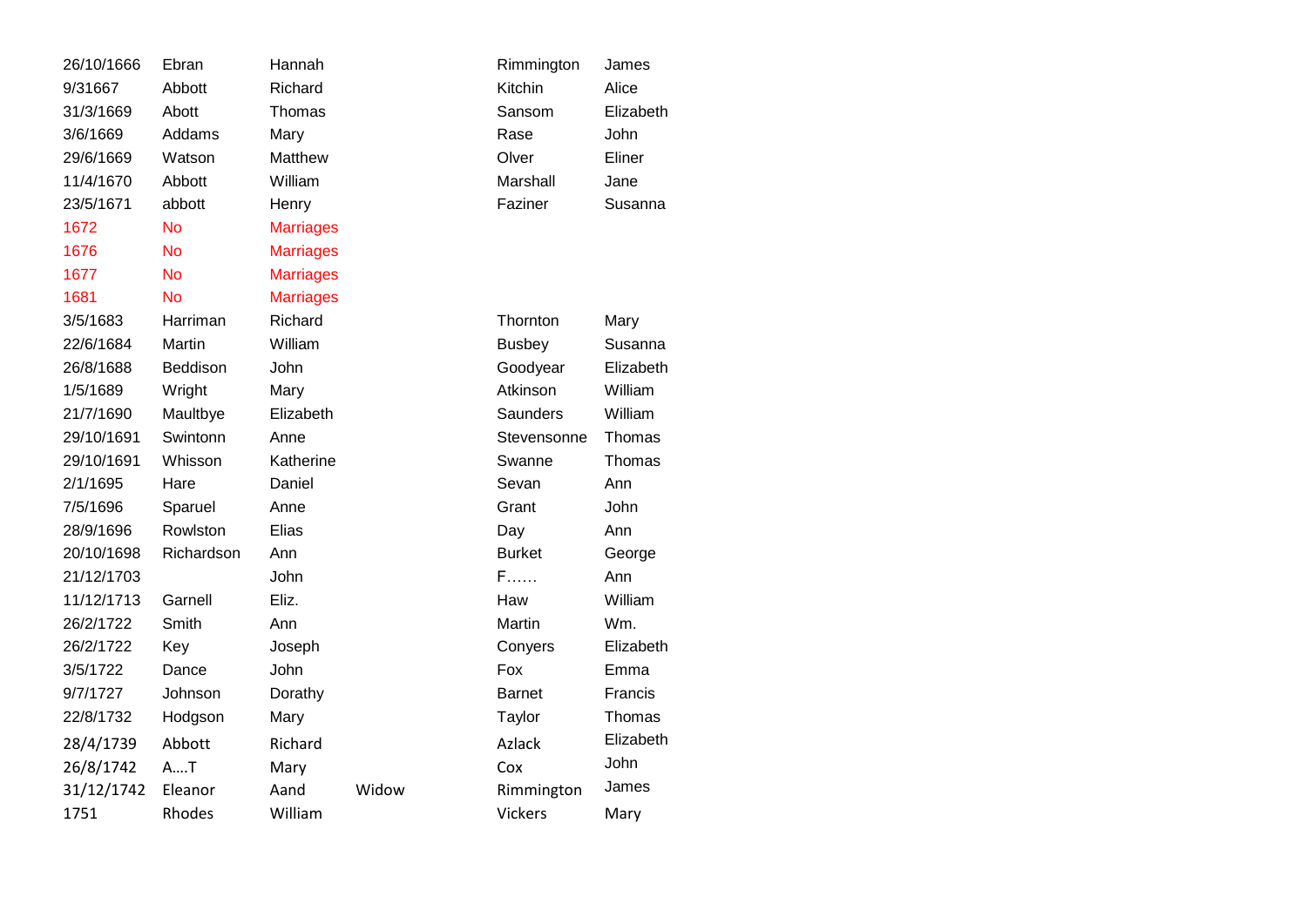| ??/3/1754<br>12/5/1755<br>1757 | Harker<br>Hanson<br>Cator          | John<br>William<br>William  | <b>Batchelor of</b><br>Sutterby | Harrison<br>Vickers<br>Theaker          | Elizabeth<br>Rebecca<br>Frances | Spinster                | <b>Banns</b> | William<br>Piespenella<br>& Richard<br>Vickers | <b>William Batsor</b><br>(Curate of<br>Hagworthingham | <b>Banns</b><br>published<br>on 6<br>March<br>1758                    |
|--------------------------------|------------------------------------|-----------------------------|---------------------------------|-----------------------------------------|---------------------------------|-------------------------|--------------|------------------------------------------------|-------------------------------------------------------|-----------------------------------------------------------------------|
| 14/5/1757<br>1757              | Cook<br>Coote                      | William<br>William          |                                 | Crawford<br>Crawford                    | Eliz<br>Eliz                    |                         |              |                                                |                                                       | appears<br>identical<br>with<br>William<br>Coote on<br>same day       |
| 1758<br>1758                   | Hicks<br>Vickers                   | John<br>Richard             |                                 | Borman<br>Young                         | Elizabeth<br>Elizabeth          |                         |              | Richard                                        |                                                       | <b>Banns</b><br>published<br>on July 16<br>& 30 and                   |
| 10/9/1758<br>1762              | Dickinson<br>Vickers               | Thomas<br>Richard           | <b>Batchelor of</b><br>Sutterby | Rushforth<br>Elsey                      | Mary<br>Elizabeth               | Spinster                | <b>Banns</b> | Dickinson<br>& william<br>Hanson               | <b>Charles Dowstolr</b><br>of South<br>Thoresby       | August 1<br>& 13<br>1758.<br><b>Banns</b>                             |
|                                |                                    |                             |                                 |                                         |                                 |                         |              | William<br>Roadess &                           |                                                       | published<br>on 29<br>April, May<br>16 & 20.<br>George<br>illiterate, |
| 29/5/1759<br>3/11/1762<br>1767 | Habergron<br>Eley<br><b>Browne</b> | George<br>Elizabeth<br>John | <b>Batchelor</b> of<br>Authorpe | Lamminan<br><b>Vickers</b><br>Pimpernod | Thomasin<br>Richard<br>Eliz     | Spinster of<br>Sutterby | <b>Banns</b> | John<br>Lamminan                               | <b>Edward Bailey</b>                                  | Thomasin<br>literate                                                  |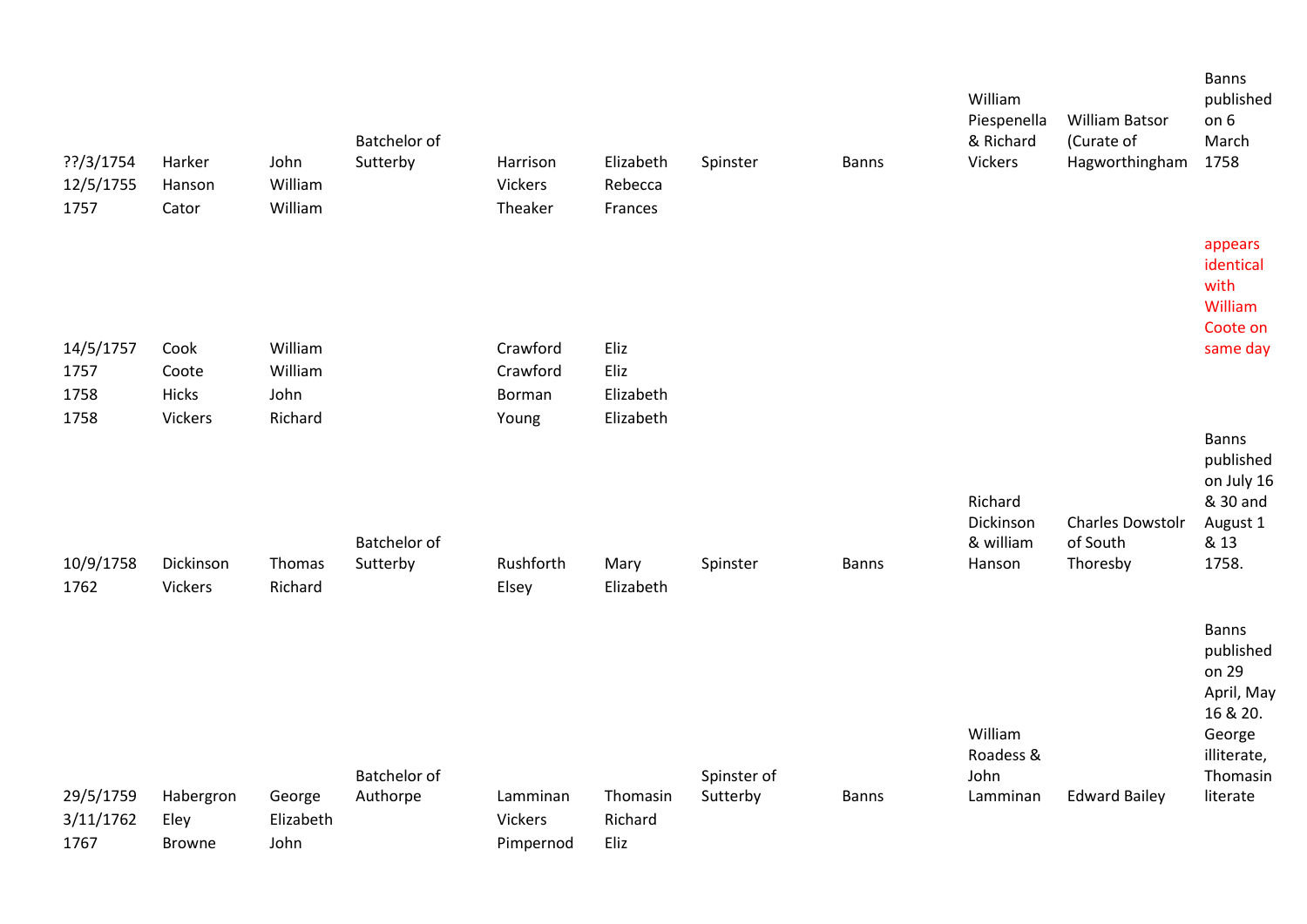| 1770       | Houltby        | John    |                                | Roads          | Mary      |                      |              |                          |                         |            |
|------------|----------------|---------|--------------------------------|----------------|-----------|----------------------|--------------|--------------------------|-------------------------|------------|
| 1772       | Emmerson       | Robert  |                                | Rhoades        | Elizabeth |                      |              |                          |                         |            |
| 1774       | Rhoades        | John    |                                | Ackerel        | Mary      |                      |              |                          |                         |            |
| 15/11/1774 | <b>Booters</b> | Thomas  |                                | Elsey          | Elizabeth |                      |              |                          |                         |            |
| 1778       | Humstance      | George  |                                | Hare           | Ann       |                      |              |                          |                         |            |
| 1790       | Maidens        | Thomas  |                                | Wormsley       | Elizabeth |                      |              |                          |                         |            |
| 17/5/1791  | Dawson         | Thomas  |                                | English        | Elizabeth |                      |              |                          |                         |            |
| 1793       | Blaw           | John    |                                | Skelton        | Mary      |                      |              |                          |                         |            |
| 1802       | Ward           | Wray    |                                | Rhoades        | Jane      |                      |              |                          |                         |            |
| 1806       | Holden         | William |                                | Wilkinson      | Mary      |                      |              |                          |                         |            |
| 1807       | Wells          | George  |                                | Craston        | Elizabeth |                      |              |                          |                         |            |
|            |                |         |                                |                |           |                      |              | George                   |                         |            |
|            |                |         | <b>Batchelor of</b>            |                |           |                      |              | Donnington               |                         |            |
| 27/5/1823  | Mountain       | John    | Sutterby                       | Donnington     | Ann       | Spinster of Coleby   |              | & Graze                  | John Singleton          |            |
|            |                |         |                                |                |           |                      |              | Thomas                   |                         |            |
|            |                |         |                                |                |           |                      |              | Toyne &                  |                         |            |
|            |                |         | <b>Batchelor of</b>            |                |           |                      |              | John                     | <b>Felix Laurence</b>   |            |
| 2/6/1825   | Nicholson      | Matthew | South Ormsby                   | Donnington     | Jane      | Spinster of Sutterby |              | Mountain                 | (Curate)                |            |
|            |                |         |                                |                |           |                      |              | Thomas                   |                         |            |
|            |                |         |                                |                |           |                      |              | Kitchen &                |                         |            |
|            |                |         |                                |                |           |                      |              | Mary                     | F.C. Massingberd        |            |
| 26/6/1826  | Evison         | Joseph  |                                | Kitchen        | Mary      |                      | <b>Banns</b> | Kitchen                  | (South Ormsby)          |            |
|            |                |         |                                |                |           |                      |              | John                     |                         |            |
|            |                |         |                                |                |           |                      |              | Broughton                |                         |            |
| 19/3/1827  | Dixon          | Joseph  | Widower of<br><b>Brinkhill</b> | Peacock        | Rebekah   | Widow of Sutterby    |              | & Mary<br><b>Bosnell</b> | George Thirl            |            |
|            |                |         |                                |                |           |                      |              |                          | (Langton)               |            |
|            |                |         |                                |                |           |                      |              | William                  |                         |            |
|            |                |         |                                |                |           |                      |              | Burman &                 |                         |            |
|            |                |         |                                |                |           |                      |              | Mary                     | <b>William Brauther</b> | All        |
| 6/1/1829   | Freshney       | Simon   | Widower                        | <b>Borrell</b> | Mary      | Widow                | <b>Banns</b> | Peacock                  | (Curate)                | illiterate |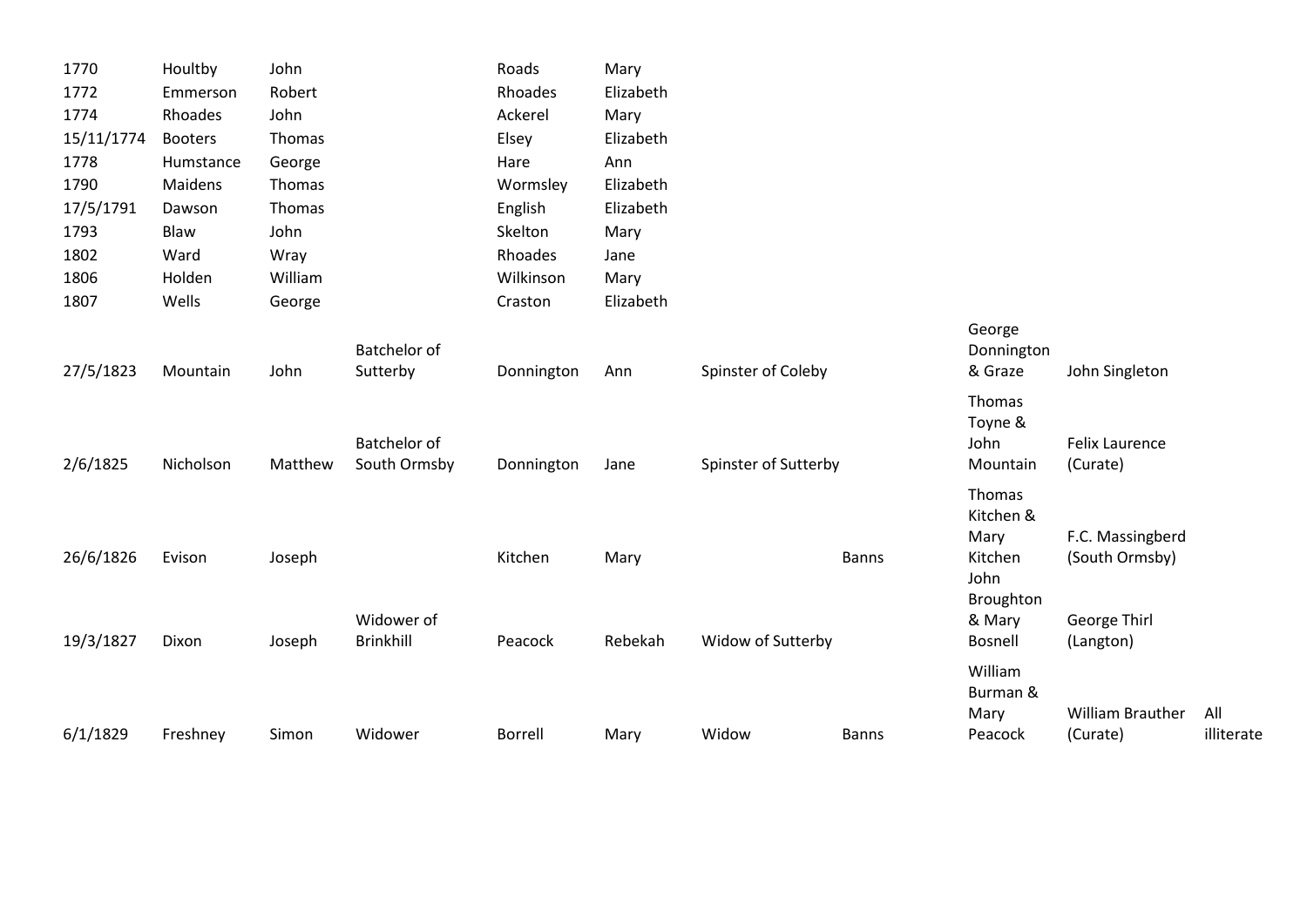| 29/10/1835 Rhodes |               | John          | Batchelor of<br>Skendleby                                | Nicholson     | Susan    | <b>Banns</b>                             | William<br>Rhodes,<br>Hannah<br>Stones &<br>Ann<br>Balderson | Chas.<br>Brackenbury      |                                                          |
|-------------------|---------------|---------------|----------------------------------------------------------|---------------|----------|------------------------------------------|--------------------------------------------------------------|---------------------------|----------------------------------------------------------|
| 16/5/1836         | <b>Brader</b> | Robert        |                                                          | Houseman      | Susannah | <b>Banns</b>                             | Mary Cook<br>& Mary<br>Bilderey                              | Chas.<br>Brackenbury      | Robert<br>literate,<br>Susannah<br>illiterate            |
| 10/7/1837         | Grundy        | John          | Batchelor of<br>Sutterby, aged<br>24, Осс.<br>Blacksmith | <b>Brader</b> | Harriett | Spinster of Sutterby                     | William<br>Grundy &<br>Rebecca<br><b>Brader</b>              | John Singleton,<br>Rector | Father -<br>William<br>Grundy                            |
| 18/2/1839         | Haw           | Joseph        | <b>Batchelor of</b><br>Sutterby,<br>Labourer             | Foreman       | Mary     | Spinster of Sutterby                     | John<br>Chatterton<br>& Mary<br>Cook                         | John Singleton,<br>Rector | Father -<br>Wlliam<br>Haw                                |
| 22/4/1840         | Borman        | Allen         | Widower of<br>Kirton, Occ.<br>Grazier                    | Wright        | Mary Ann | Spinster of Sutterby                     | Charles<br>Crofts &<br>Catherine<br>Wright                   | John Singleton,<br>Rector | Father's -<br>Edward<br>Borman &<br>George<br>Wright     |
| 24/6/1851         | Bell          | Charles       | Batchelor of<br>Sutterby, Occ.<br>Servant                | Hutton        | Martha   | minor of Sutterby                        | Samuel<br>Wilson &<br>George<br>Mackinder                    | Thomas Owston,<br>Rector  | Father's -<br>Samuel<br>Bell &<br>John<br><b>Borrill</b> |
| 9/2/1852          | Witham        | <b>Butler</b> | Batchelor of<br>Sutterby, Occ.<br>servant                | Evison        | Eliza    | Spinster of<br>Sutterby, Occ.<br>Servant | John Snell<br>& Lance<br>Kitchen                             | Thomas Owston,<br>Rector  |                                                          |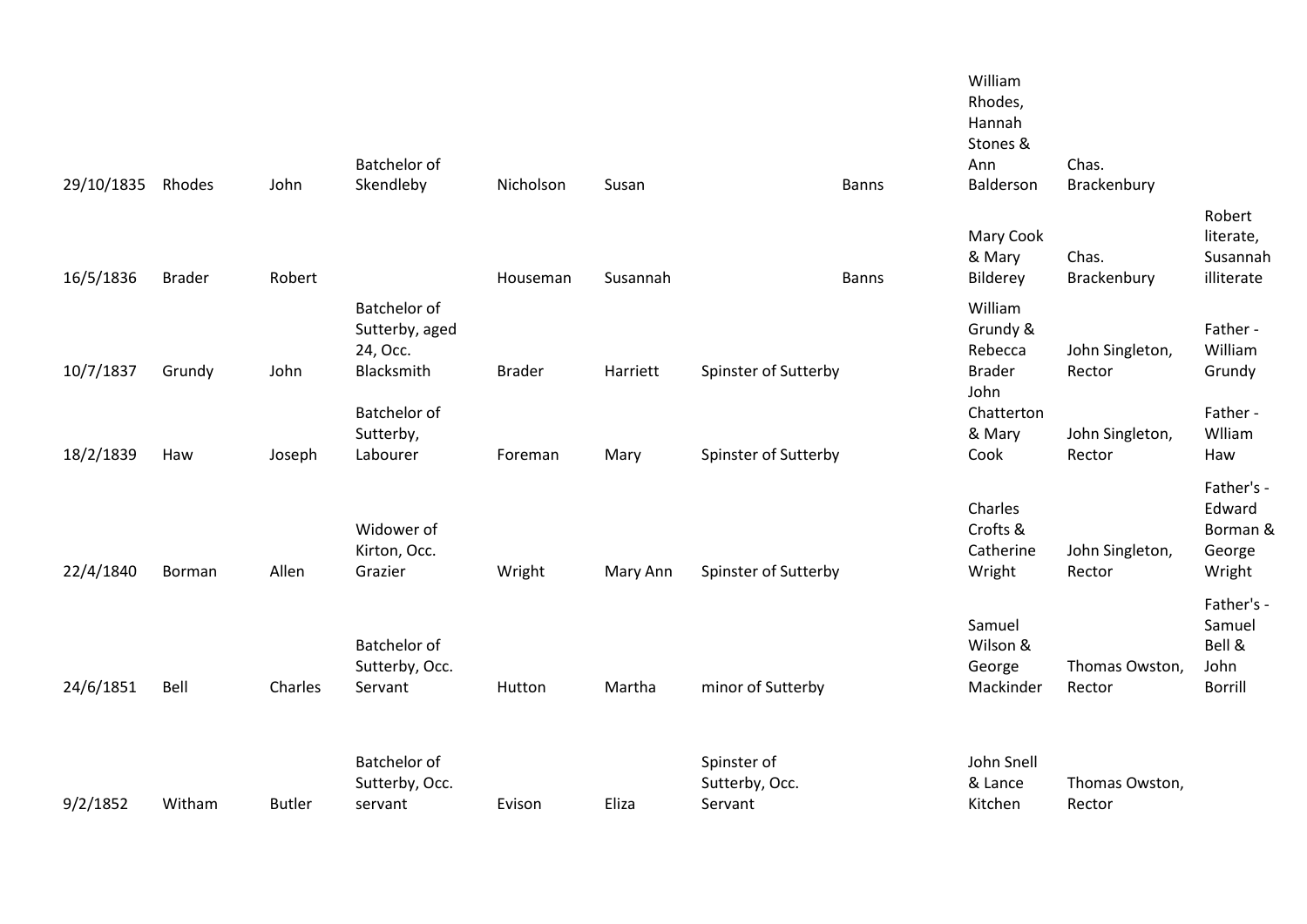| 11/5/1852              | Horwill              | Joseph            | minor of<br>Sutterby, Occ.<br>Labourer                                                                             | Moody               | Miriam      | minor of<br>Sutterby. Occ.<br>Servant                               |              | John Snell<br>& Isacc<br>Horwill                                            | Thomas Owston,<br>Rector                 | William<br>Horwill                                                                                                                                   |
|------------------------|----------------------|-------------------|--------------------------------------------------------------------------------------------------------------------|---------------------|-------------|---------------------------------------------------------------------|--------------|-----------------------------------------------------------------------------|------------------------------------------|------------------------------------------------------------------------------------------------------------------------------------------------------|
| 8/11/1853<br>14/4/1854 | Rowson<br>Crookshank | William<br>Thomas | Batchelor of<br>Sutterby, Occ.<br>Labourer<br><b>Batchelor of Saint</b><br>Andrews,<br>Holborn. Occ.<br>Bookseller | Evison<br>Wilkinson | Ann<br>Mary | Spinster of<br>Sutterby, Occ.<br>Servant<br>Spinster of<br>Sutterby | <b>Banns</b> | john Snell<br>& Jane<br>Evison<br>George<br>Finchley &<br>Edward<br>Holland | Thomas Owston,<br>Rector<br>John Jameson | Father's -<br>Thomas<br>Rowson,<br>Bricklayer<br>& Joseph<br>Evison,<br>Labourer<br><b>Banns</b><br>published<br>on 7th,<br>14th, 21st<br>April 1854 |
| 30/4/1856              | Simons               | Edman             | Batchelor of<br>Hagworthingham,<br>Occ. Farmer                                                                     | <b>Dring</b>        | Ann Lydia   | Spinster of<br>Sutterby.                                            |              | <b>Betsy Jane</b><br>Dring &<br>Mary Anne<br><b>Dring</b>                   | Thomas Owston,<br>Rector                 | Father's -<br>Joseph<br>Simons<br>(Farmer)<br>& Joseph<br>Dring<br>(Farmer)                                                                          |
| 11/12/1856             | Brumplow             | William           | Batchelor of<br>Driby, Occ.<br>Farmer's tenant                                                                     | <b>Borrill</b>      | Lucy        | Spinster of<br>Sutterby, Occ.<br>Servant                            |              | Elizabeth<br>Borrill &<br>Thorndish<br>Codd                                 | Thomas Owston,<br>Rector                 | Father's -<br>Thomas<br>Brumplow<br>& John<br><b>Borrill</b>                                                                                         |